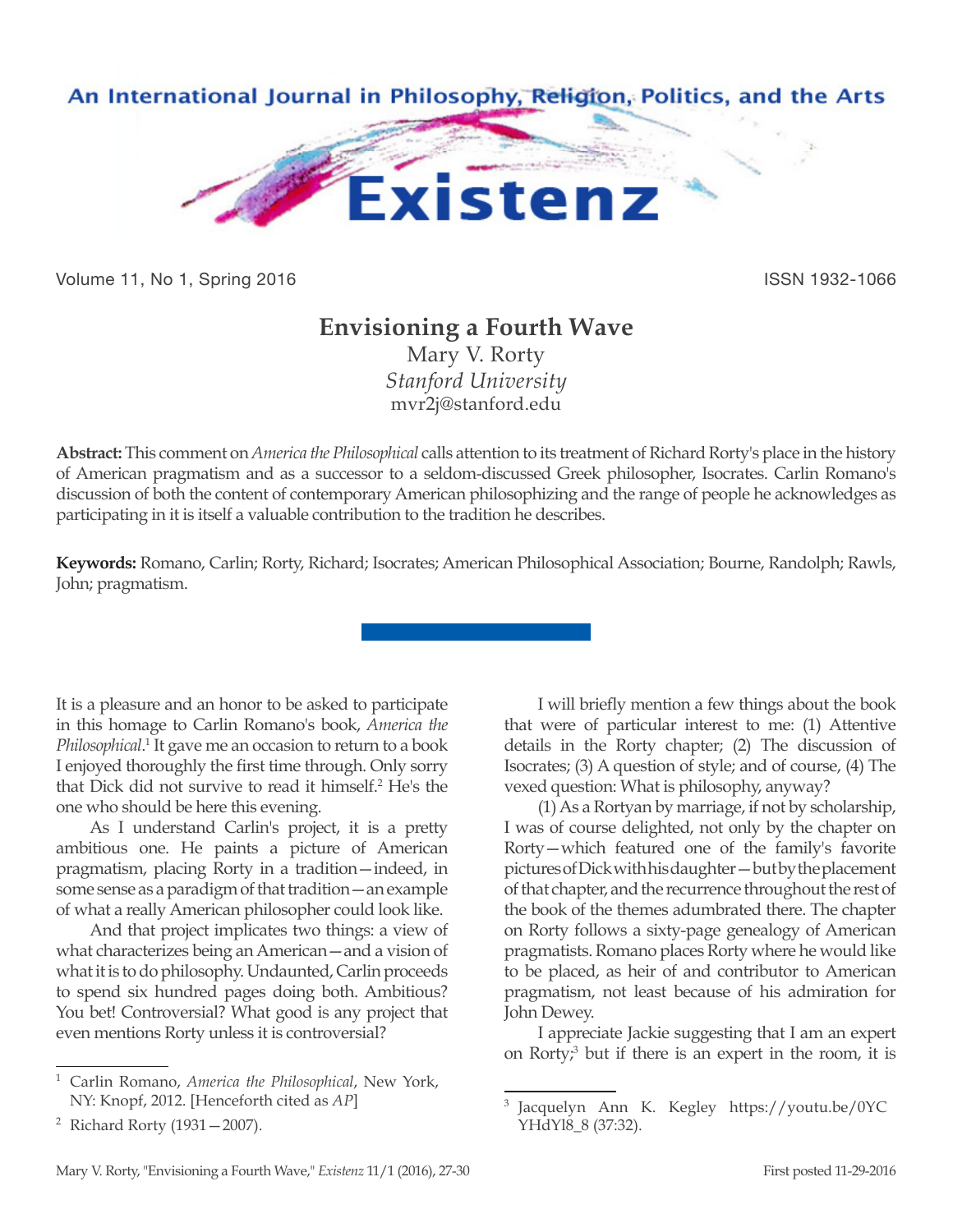probably Carlin. He has read a lot of Rorty, and a lot about Rorty, and that is very clear in the thirty-page chapter titled "Rorty's Revolution." The book is an interpretation, a view of Rorty and his influence, but by no means a hagiography. In the chapter on Rorty, Romano treats the critics with the same care as the subject. He notices that lots of other scholars of pragmatists and pragmatism refuse to recognize their chosen philosopher or movement in Rorty's descriptions. He notes as well Dick's rather generous inclination to drag into his particular tent of pragmatism many contemporaries who might have had little inclination to enter it voluntarily. He does not ignore the most common criticism of Rorty as a relativist, and does what I consider a nice job of parsing that platitude.

Romano is effusive in his praise of *Mirror*, 4 and dates Richard's "shooting star" reputation to its publication in 1979. The reception of and reaction to that book certainly set Rorty on a particular course. My own impression at the time was that Richard was himself surprised—perhaps even puzzled—that the book was so controversial. "Perhaps they misunderstand what I was trying to say," he might have thought, "maybe I can say it more clearly." So he kept trying to make himself more clearly understood. When, as Romano notes at the end of that chapter, Dick commented in the Schilpp volume that *Mirror* was out of date (*AP* 157), maybe what had happened was that in the twenty-eight years since its publication, Rorty thought that he had finally got the message across. But maybe instead, the world had caught up.

(2) My own philosophical preparation had been as a classical scholar. I wrote my Hopkins dissertation on Aristotle's theory of perception. So when I got to Section 5 of Carlin's book, I was delighted. We cannot have too many Greek heroes! There is always room for another. And who was this guy, anyway? It is bad enough that when he was a Chicago undergraduate, Rorty had written a paper on one Greek I had never heard of; now he is being compared to another Greek I had never heard of. I trotted down to our Stanford garage and looked through the eighteen bookshelves of the library that Dick had brought from Virginia. No Isocrates.

But what I admired most about that section of Carlin's book was not just the excellent reading list it provided of books on and by a Greek thinker I had not known about, but the use he made of this figure. His charting of the territory occupied at a historical moment by rhetoric, oratory, argument, reasoning, persuasion, sophistry and philosophy sensitized this reader to the emotional impact of the connotations of the words we choose—as well as deepening my understanding of at least one thing that Romano himself was doing in his book. If rational persuasion is one plausible understanding of what might be called "philosophy," it is at home with, it is bordered by, other varieties of persuasion, and the borders are not always as clearly agreed upon as it might seem. For example, here at this conference, "propaganda" features as an important topic for public discourse, and can easily be seen as occupying some space in the Isocratean landscape.

We like to think that rational persuasion is the philosopher's turf, and ours alone. The various shades of public intellectual instanced in Carlin's book suggest a wider range of application than the professionalized discipline. In titling his book *America the Philosophical*, Carlin may have had several objectives in mind: paying homage to the lively intellectual life of the country, and also, by an imaginative re-expansion of the range of things to which the term "philosophy" can be usefully and to varying degrees appropriately applied, to counter any tendency to think of it as an isolated, hyper professionalized, and irrelevant enterprise.

Insofar as that is one of its intentions, or, if not, at least one of its effects, it is an optimistic book optimistic and positive about philosophy under some description, as well as optimistic about America, under some description. The America about which Carlin is optimistic is not a consistent America, an America that does everything right, or rationally. It is not an America that can live up to Rawlsean notions of justice as fairness; and Part Six of the book, discussing John Rawls' "magnificent failure" is an illuminating contribution to the literature on that subject. But it is an America that offers, through its many, many, varied forums and outlets, lots of opportunity for public discourse, and lots of encouragement for people from many disciplines to become public intellectuals.

I cannot resist a comment about that optimism. Carlin, I am glad you wrote the book when you did. I love ending with Obama as Philosopher in Chief, and wish Richard had lived to see that. Like most of my generation I have become used to thinking that the golden age lies in the past; but I am not used to thinking of that golden age as lying as recently as four years in our past! I appreciate, Carlin, that you claim to be as

<sup>4</sup> Richard Rorty, *Philosophy and the Mirror of Nature*, Princeton, NJ : Princeton University Press, 1979.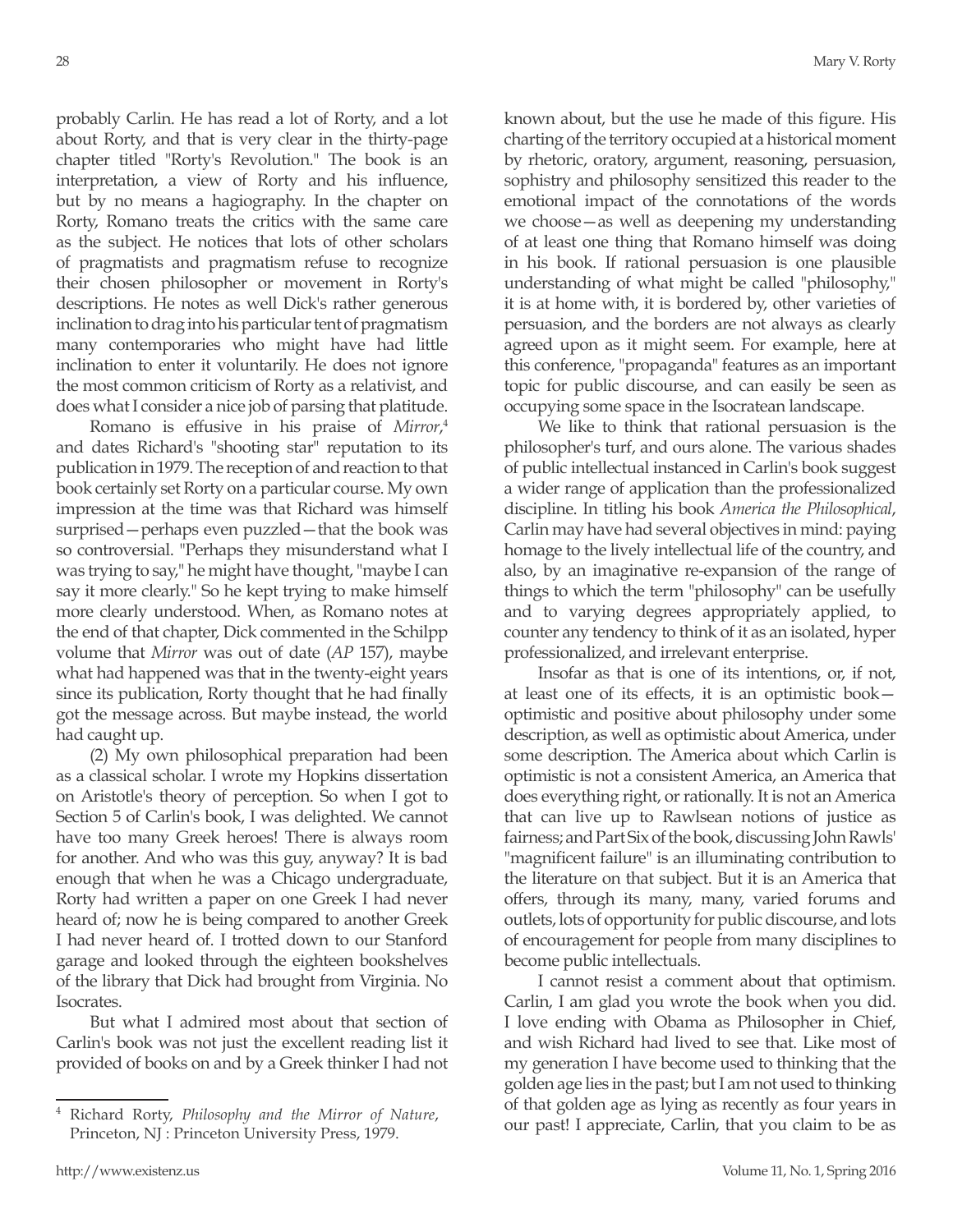optimistic today as you were when you wrote this book.

(3) Style. If one searches for Carlin on the internet which of course we all did—among the thousands of hits on his name, there is a lot of discussion of the style in which the book is written—and a lot of ambivalence about it. During an interview with Jim Fleming, Romano explains that it is "a book in which people discover figures they never met before, and in a concrete way that makes them interested."5 Certainly it includes anecdotes and impressions and analyses, even of thinkers I had looked at before, that I found interesting or provocative or illuminating, or controversial—or just good clean fun. Some called it "capacious," some called it "audacious," one called it "sprawling." Jonathan Rée, a British philosopher who is also a friend of the family, described the book and its author in a way that I found very sympathetic. He describes Carlin as a "voracious reviewer, a tenacious reporter, and an enthusiastic interviewer;"6 and he says of *America the Philosophical*  that "it is a likable book—but some people are going to hate it." I count myself among those who really liked it. And come on, Carlin—if nobody really hated it, you were not doing it right. At some point when people were laying the number of their *Social Sciences Citation Index* citations out on the table and measuring them, Rorty not only proudly pointed to his rather large number he gleefully added "and most of them negative." Good job, Carlin!

(4) And so—what is philosophy, anyway? Just as my Dewey, or James, or Socrates is the real Dewey, or James, or Socrates—so philosophy is what I say it is; what I include on the accepted reading list. Carlin has a pretty long list. As synonyms for philosophers to be included, try: Thinkers. Intellectuals. Serious thinkers and thinking. Civilized discourse. Public deliberation. Engagement with the problems of the day. Rational persuasion. Attainment of intersubjective agreement. Public intellectuals.

Not everyone on his list is an academic philosopher, though some are. Not every academic he interviews and admires is in our discipline; a wide variety of what I think of as his public intellectuals are academics in other disciplines—and Carlin has a very wide disciplinary reach. Fairly importantly, at this moment in history, he treats as in some sense philosophers people who—imagine this!—are not academics at all. Many of us have, or are working toward, our union card—a PhD earned in an established academic philosophy department; but Romano's book suggests that that is neither a necessary nor a sufficient condition to earn a place as a participant in philosophy as Rorty might have envisioned it. Talking across disciplines and cultures, rather than narrowly within them, is valorized and exemplified, in this book and in the Karl Jaspers Society that sponsored this panel on it.

## **A Word about Context: The American Philosophical Association**

This is an interesting panel to have at an APA meeting, and I congratulate the organizers for their prescience. Romano's book is pretty hard on the elite philosopher's club of which he is a dues-paying member. The book is indeed a few years old. Have things changed much?

Changing our world by changing our language expanding (or narrowing) what the words we use denote or connote—is a nicely pragmatic, and indeed, Rortyan, way to approach social change: Transformation of our vocabulary through re-description changes our world as lived. But changing practices can also change our world, and there are signs that there are some very energetic top-down efforts to change the organizational culture of the APA.

Have things changed much in this bastion of elite privilege since you wrote the book, Carlin? At the moment all three divisions may have female presidents, and there is certainly a lot of Asian philosophy on this program. I went to the business meeting at the Eastern Division APA a few months ago, and the only other tourist/auditor there was a colleague who thought things were changing; she accused the APA of waging war on poor beleaguered white males, who were being driven out of the association for the sake of women and minorities. I understand that the divisions do various counts of those things so there is probably qualitative evidence on one side or another. What I noticed in my informal count of the gender distribution in the list of program participants, or a headcount at the reception, that the percentages are still pretty much the same as those Carlin cited. And there is a discouraging continuity in the content, as well; every time I come to the APA—and I have been coming to the APA at least once a year for about five decades now—I am stunned

<sup>5</sup> Radio transcript, *To The Best of Our Knowledge*, March 2, 2014, www.ttbook.org/book/transcript/americaphilosophical (last accessed 5-24-2016).

<sup>6</sup> Jonathan Rée, "Review of Carlin Romano's 'America the Philosophical,'" *The Philadelphia Inquirer*, May 20, 2012.